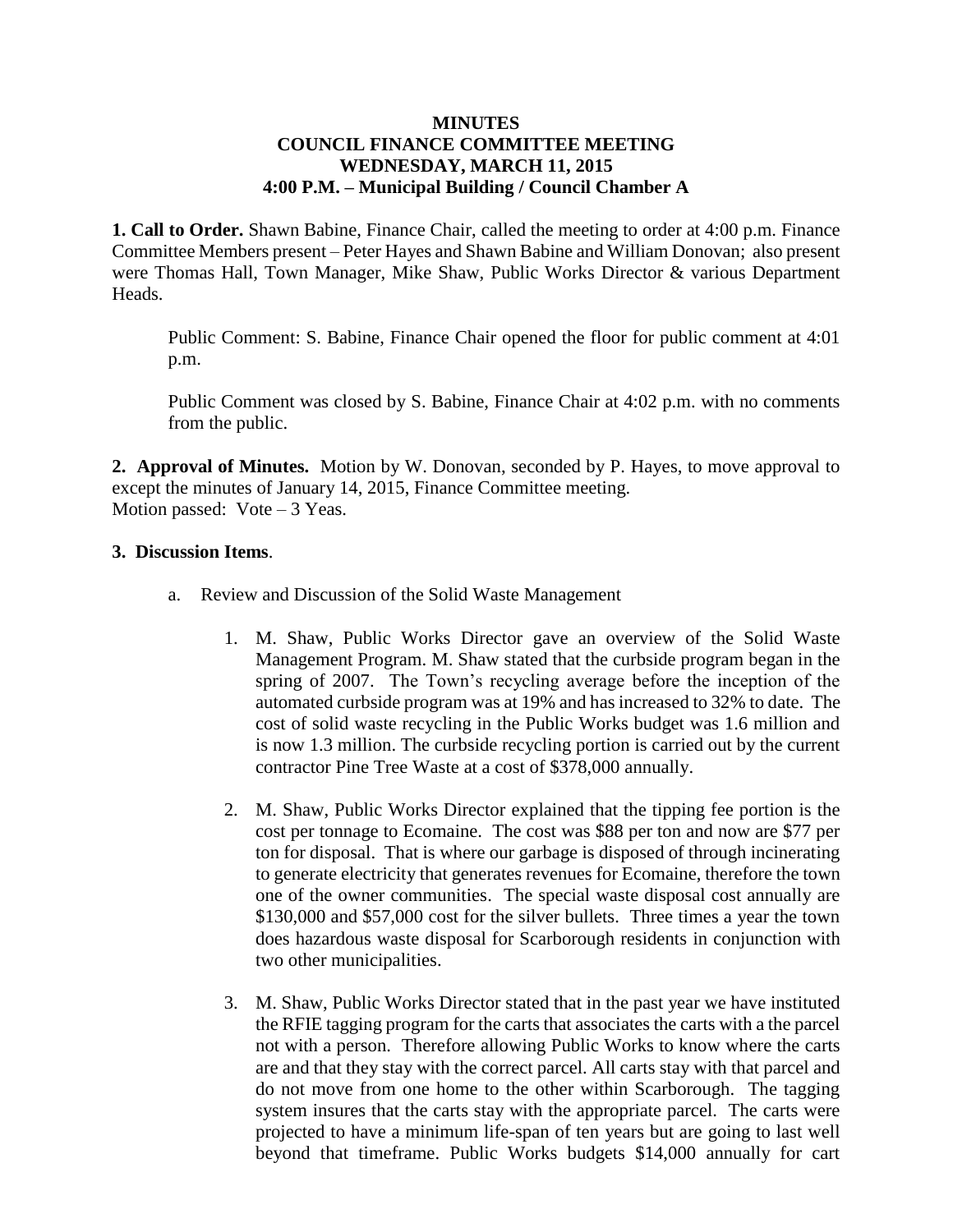purchases for new homes. As well Public Works repairs carts that are repairable and uses the funds to replace those that are not salvageable. M. Shaw stated that the cost of recycling for a year is a total of \$780,000 annually for just trash.

- 4. Miscellaneous/ special waste disposal line consists of \$6800 is the actual cost to the Town for Public Works to dispose of materials that may be left at turna-rounds on the side of the road etc. If we didn't have the other means in place such as bulky waste etc. the cost would be significant to the Town.
- 5. M. Shaw, Public Works Director stated this is just a quick snapshot of the cost to provide solid waste disposal and recycling to the community and what is received for the funds spent.
- b. Review and Discussion of Ecomaine
	- 1. Kevin Roch of Ecomaine gave an overview of the company from its inception to the present date. Mr. Roch stated that the Mission of Ecomaine is to provide a comprehensive long-term solid waste solutions in a safe, environmentally responsible, economically sound manner, and is a leader in raising public awareness of sustainable waste management and strategies. Through the public awareness the public learns what the programs consist of and how to go about using them. If the public is unaware of the programs and how to utilize them then they will never use the programs.
	- 2. Mr. Roch stated that at the core of the Ecomaine mission lies a commitment to environmental sustainability that rests on the Waste Hierarchy. The foundation of Ecomaine is built on the state of Maine's Waste Hierarchy:
		- Reduce
		- Reuse
		- Recycle
		- Compost
		- Waste to Energy
		- Landfill

Ecomaine is governed by a Board of Directors that consists of 29 members serving 20 communities. They have 53 member communities in total with 20 owner communities of which Scarborough is one the rest are either associate members or contracted communities.

- 3. Mr. Roch informed the committee that Ecomaine has three facilities:
	- 1. Single-Sort Recycling
	- 2. Waste-to-Energy
	- 3. Ashfill/Landfill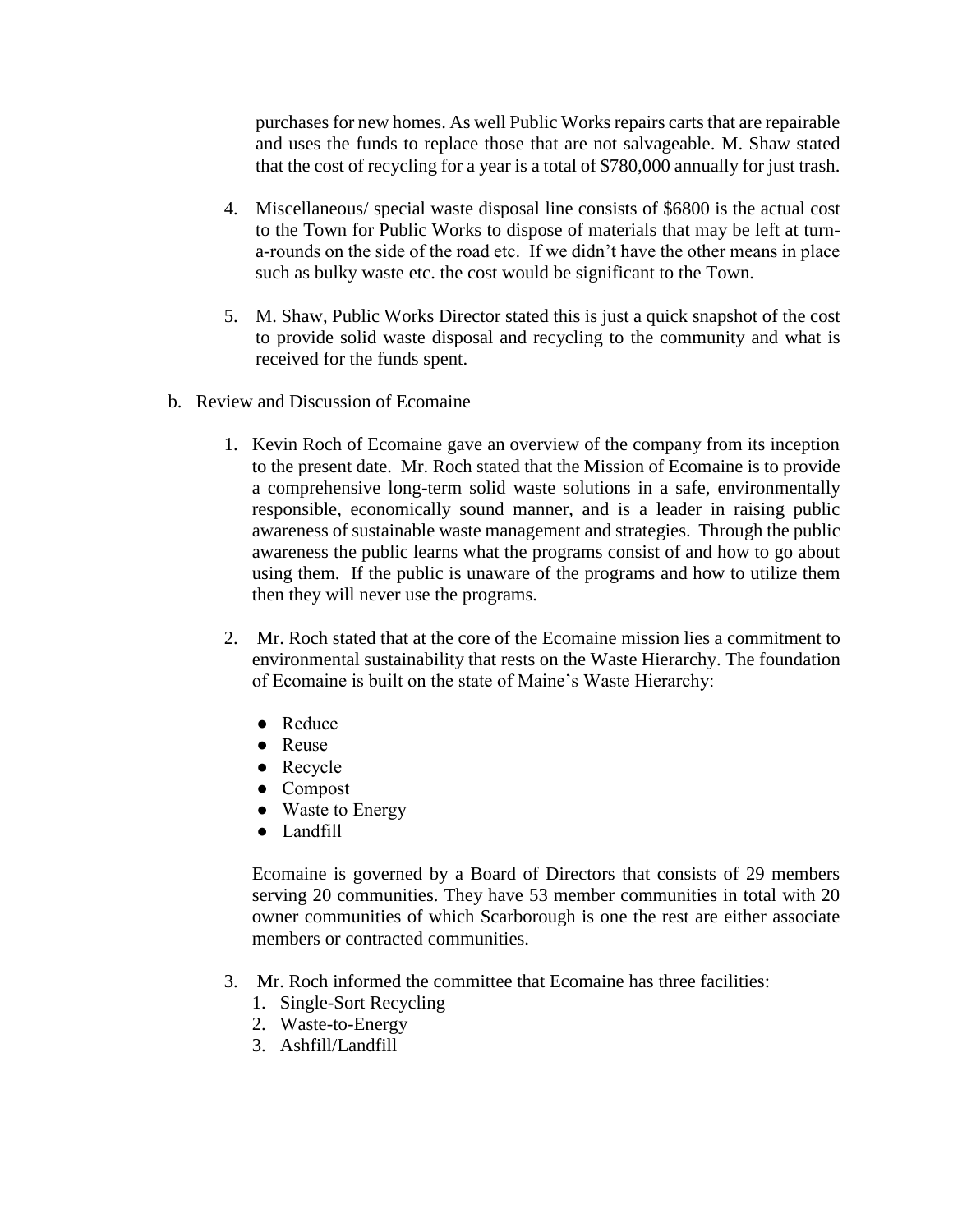- 4. Mr. Roch stated that Scarborough received a rebate in FY15 in the amount of \$110,000.
- 5. Ecomaine takes down the turbine every 5 years to be refurbished in the hopes that it will run another 25 years.
- 6. Lastly the Ecomaine Board of Directors has sent a message loud and clear that the priority is cost reduction to the member communities.
- 7. S. Babine inquired if Mr. Roch could elaborate more on the Capital Improvements that the Ecomaine Board has set in place. Mr. Roch stated that ten years ago the board made a commitment to first and foremost to improve performance. 1. Ecomaine had to prospect enough waste to keep the boilers going at full capacity and performing. 2. To reduce cost by prospecting more waste. In order to keep the performance up and run at capacity Ecomaine must continue to put improvements back into the boiler in order to continue the performance. In the future Ecomaine plans to improve pollution control performance by continued investment. All of these improvements costs money but are necessary to keep performance at a very high level.

On the liability side a reserve account has been set-up as of FY15 in the amount of \$1 million to prepay a necessary landfill closure. Ecomaine has a five year plan in place continuing to put funds into the reserve account for this purpose.

- 8. P. Hayes, Councilor inquired as to how long is the turbine off line and is there a cost to the Town for those 5 or 6 weeks? Mr. Roch stated that Ecomaine budgets for any down time.
- 9. T. Hall, Town Manager stated that the Town has had great results since the 2007 implementation of the Single Sort curbside recycling program. The residents have participated in making the program a success by embracing the recycle concept totally. The program is wholly supported by the taxpayer in the amount of \$800,000 annually. The Town is researching ways to increase the participation in recycling while also lowering the cost to the tax dollar. A Pay-As-You-Throw program would be one option to consider.
- c. Review and Discussion of Pay-As-You-Throw (Waste Zero)
	- 1. John Campbell of Waste Zero gave an overview of the Pay-As-You-Throw program his company provides. The company works with 800 cities and towns that use the bag program. The mission statement of company is to cut trash in half in the USA. Waste Zero has been in business since 1991 with the headquarters stationed in Raleigh, NC with regional support in New England, the Midwest, and the South.
	- 2. W. Donovan inquired what the most common complaint is and will we have illegal dumping? Mr. Campbell stated the most common complaint is going from free to a charge.